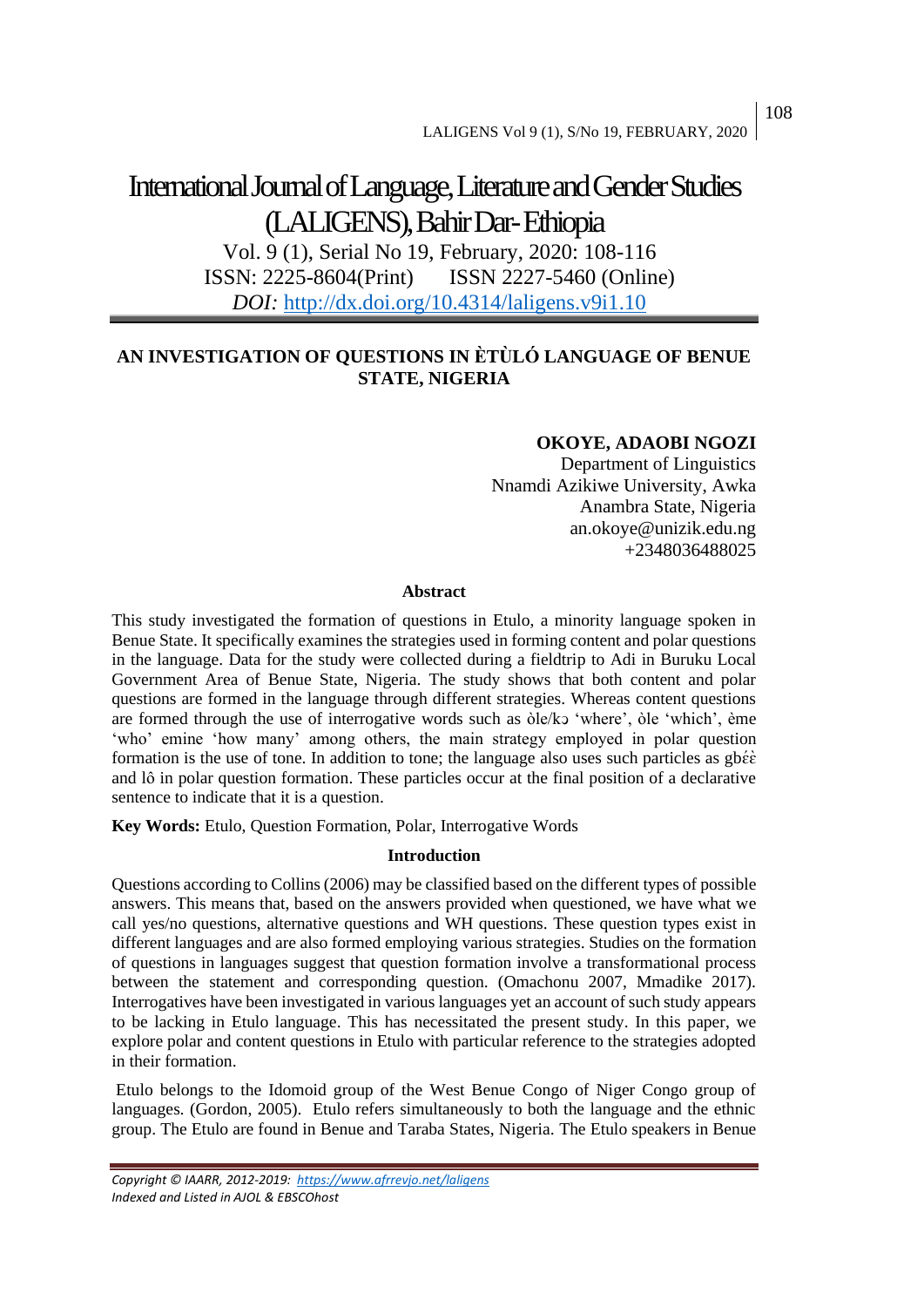are found in Adi, Buruku Local Government Area and parts of Kastina-Ala, Kastina Ala Local Government Area. The data for this work were elicited from Etulo native speakers. The language under investigation is a tone language, with high, low, downstep and gliding tones (Ezenwafor and Mmadike 2012:618).

The study comprises four sections. Section one is the introductory section while section two gives an overview of questions and the strategies employed in their formation. In section three, the strategies employed in forming questions in Etulo are shown. Section four summarizes and concludes the study.

## **Questions and Question Formation: An overview**

Questions can seek information or confirmation. The latter types are referred to as polar while the former are known as content questions. Polar questions also known as yes-no questions have only two possible answers, that is yes (affirmative) or no (negative). Dryer (2005) opines that this question type contrast with content questions otherwise called wh-questions, that is questions containing words like who, which, where etc. Content questions rather than seek confirmation, looks for information to fill a gap in communication.

For Mmadike (2017) the interrogative sentence type which is usually employed in asking questions. The author also asserts that the speaker requests the addressee to give information about something. Citing Cruse (2006) Mmadike notes that a prototypical question expresses

- a. a lack of knowledge on the part of the speaker
- b. a desire for the lack to be made good
- c. a desire for a response from the addressee that will fulfill (b) and
- d. a belief that the addressee can supply such a response.

Interrogative words occur in different positions in languages. Whereas some languages have their interrogative words occurring at the initial position of the clause, others have theirs at the final position of the clause.

Halliday and Matthiessen (2014, p.102) assertedd that the basic theme of a question is request for answer. They also note that in a Yes/No interrogative, the element that functions as theme is the element that expresses polarity. For instance, in English, the finite verbal operator such as *is, isn't, do, don't, can, can't* operators are put first before the subject. A Wh-element searches for a missing piece of information and the element that functions as theme is the element that requests this information by means of interrogative words such as who, where, when, how etc.

According to Dixon (2012) polar questions are questions that enquire whether or not a proffered statement is correct. These questions examine responses from the perspective of a polar continuum with the opposite ends being either 'yes' or 'no'. Furthermore, Dixon (2012, p. 400) claimed that the defining feature of a content question is the inclusion of an interrogative word and argues that a content question is different from a statement because an interrogative word replaces a regular constituent in a particular functional slot.

Zerbian (2006) described polar questions as interrogative sentences whose answer is expected to provide the truth value of the corresponding declarative. These questions differ from declaratives in prosody and optionally in lexically means. A polar question can be classified as either positive or negative. Vavassori (2001) further noted that negative polar questions which are generally non-neutral, force a particular pragmatic interpretation and expect just one of the

109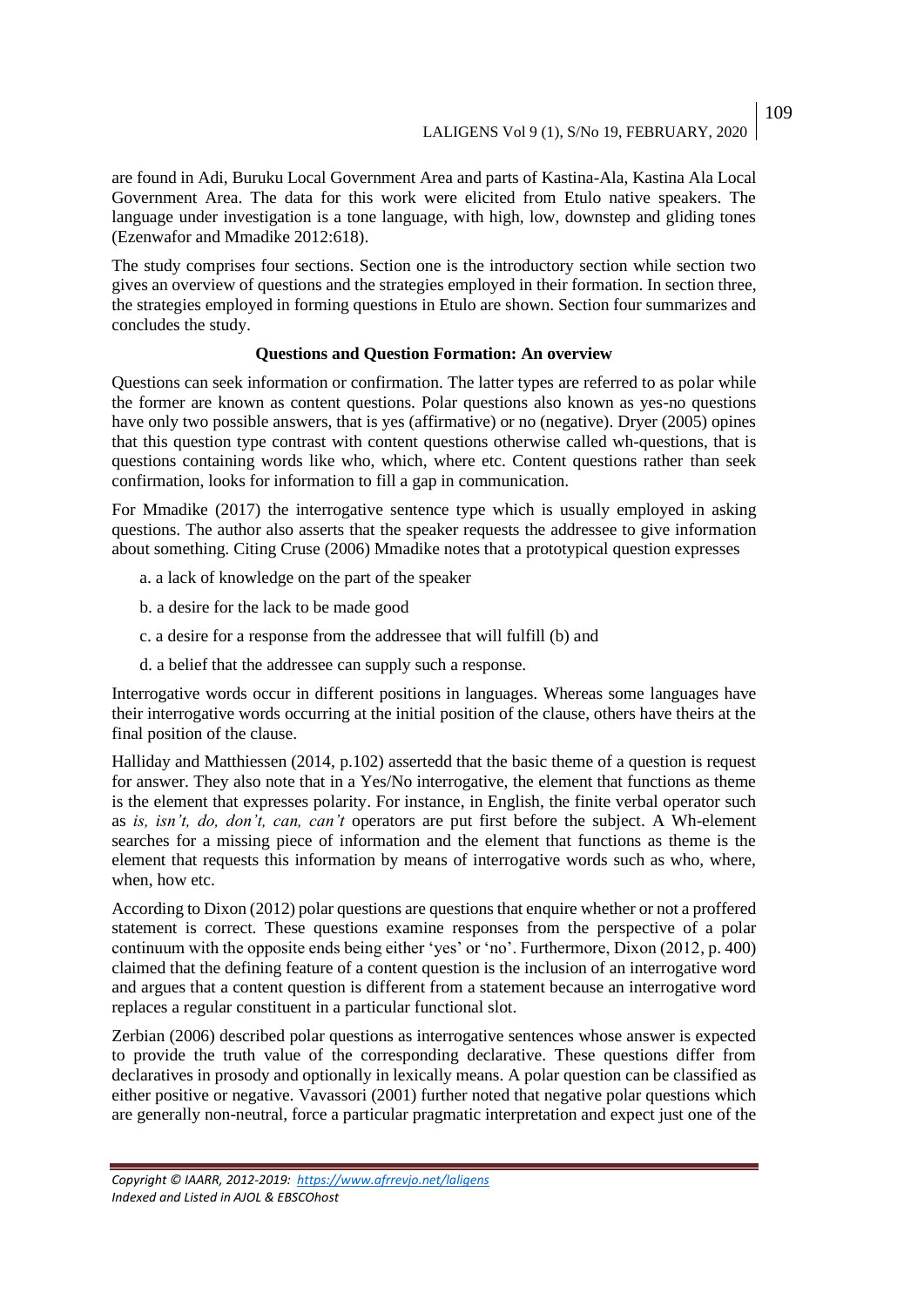two possible answers. This contrasts positive which are neutral and do not expect any particular answer among their possible options.

Ladd (1981) also posited that negated polar questions can be either inner (INPQ) or outer (OUPQ) negative questions. Furthermore, the author opines that a polar question with an inner negation questions the negative proposition while a polar question with an outer negation questions the positive proposition.

Romero and Han (2004) further expanded the typology to include what they refer to as high negation questions and low negation questions. The high negation points to the negation which is contracted and cliticized on the auxiliary while the low negation points to the negation which follows the subject. The examples in 1 and 2 are their instances of high and low negation.

- 1. Isn't Jane coming too?
- 2. Is Jane not coming?

Fiedler (2013) distinguishes between biased and unbiased (neutral) polar questions. According to the author, unbiased polar questions are questions whose answers are not generally marked. They ask for confirmation or non-confirmation of the truth of a proposition and can normally be 'yes' or 'no' (this kind of polar question is mostly found in conversations) while biased questions on the other hand, show some expectations concerning the answer.

In a study of questions in Igala, Omachonu notes that in Igala, yes/No questions are formed by means of a rising intonation on the final syllable and the corresponding of the final vowel sound. The author further asserts that Yes/No questions in Igala can also be formed through the use of adjunction and extraposition (Omachonu 2007, pp. 194-195) For the Wh questions, Omachonu notes that they are formed through the use interrogative pronouns or question morphemes which are mostly hightoned.

### **Questions in Etulo**

In this section, we present those questions that require either èe (yes) or eè (no) as their responses. Polar question in Etulo language are shown by final vowel lengthening and the use of question particle. The former strategy automatically turns a declarative sentence into a polar question. Questions formed through final vowel lengthening usually bear an extra tone on their last vowels. This is in consonance with Dryer's (2008) assertion that in languages where intonation marks polar question, the pitch on the final syllable is either raised or lowered. However, Etulo being a tone language achieves this by means of tone rather than intonation. This extra tone is usually absent in a declarative sentence. The examples below are the instances of polar questions that are formed through final vowel lengthening.

- 3a. ò ki ìdùu ? 3SG go marketQp Did he /she go to the market?
- b. mbwo lì kiàa? Rain is fall QP Is it raining?

c. Nè lì іnjuùu?

DET is injuQP Is thіs іnju?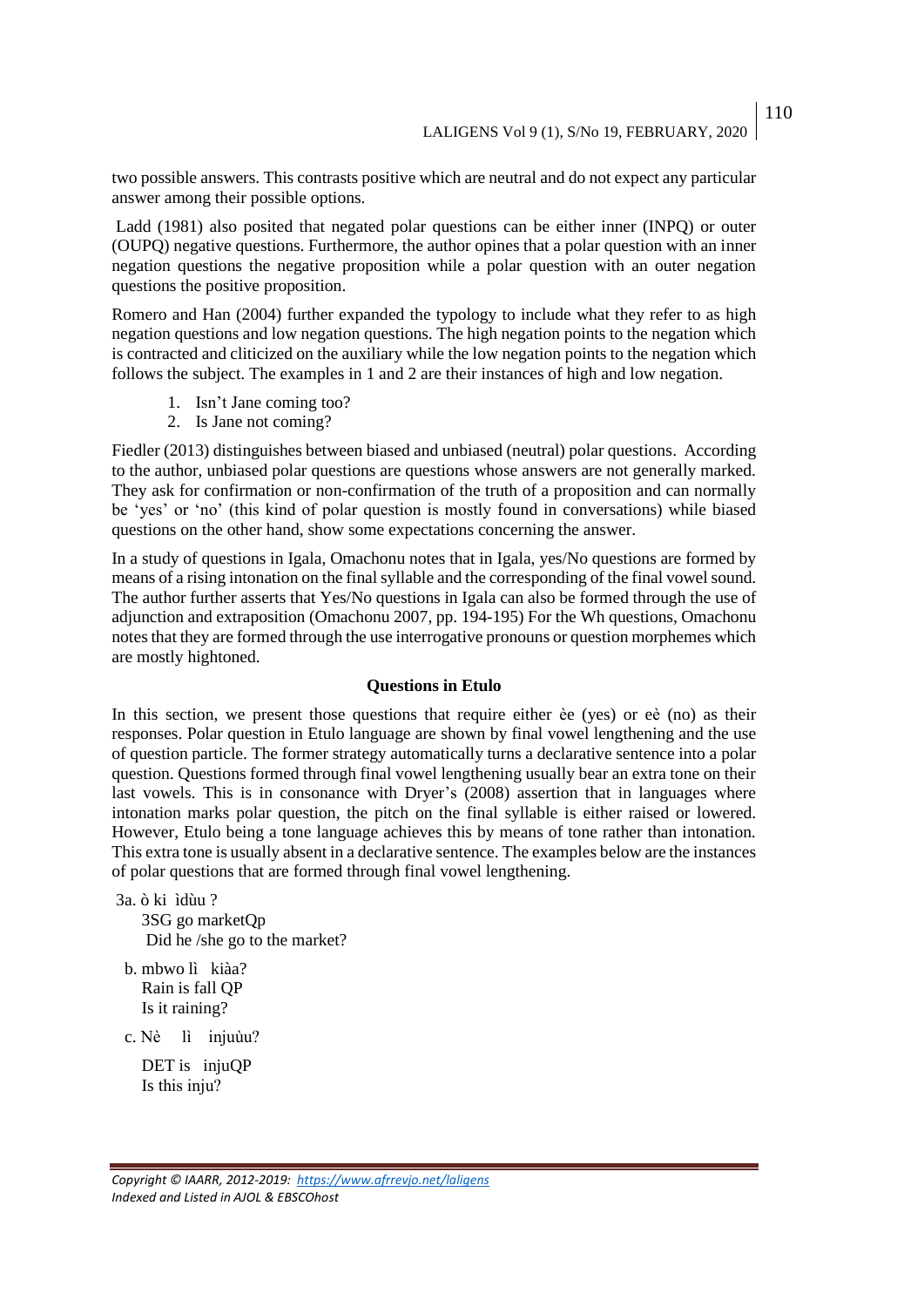111

```
d. \dot{O} lì tse onyàa?
3SG is run race Qp
  Is he/she running?
```
e. Li angwoòo? Is yam QP Is it yam?

f. Inju dӡe udèe Inju stay homeQP Is Inju at home?

Examples in 3a-f show polar questions. Notice that the extra tone is achieved by lengthening the final vowel in the segments and that the tones are all high tones. It is also observed that the extra vowel which serves to indicate a polar question does not copy the tone on the last vowel of the verb. These questions differ from the declaratives shown in 4a-f only on the basis of tone. We assume that the examples in 3a-f are derived from the declarative sentences shown in 4a-f below

4a. ò ki ìdù 3SG go market He /she go to the market

b. mbwo lì kià

 Rain is fall It is raining

c. Nè lì іnju

 DET is inju Thіs is іnju

- d. Ò lì tse onyà 3SG is run race he/she is running
- e. Li angwɔɔ̀ Is yam It is yam

f. Inju dӡe udè Inju stay home Inju is at home

Another strategy for forming polar question in Etulo involves the use of the question particle gbɛɛɛ. This strategy is usually employed when the addressee's ability is questioned as exemplified in examples 5 following

- 5a Èyî kà lu gbɛɛ̀? We aux go Qp Can we leave?
- b. Abu li gbò Ètùlo gbeè 2SG іs speak Ѐtùlo Qp Can you speak Etulo?

*Copyright © IAARR, 2012-2019: <https://www.afrrevjo.net/laligens> Indexed and Listed in AJOL & EBSCOhost*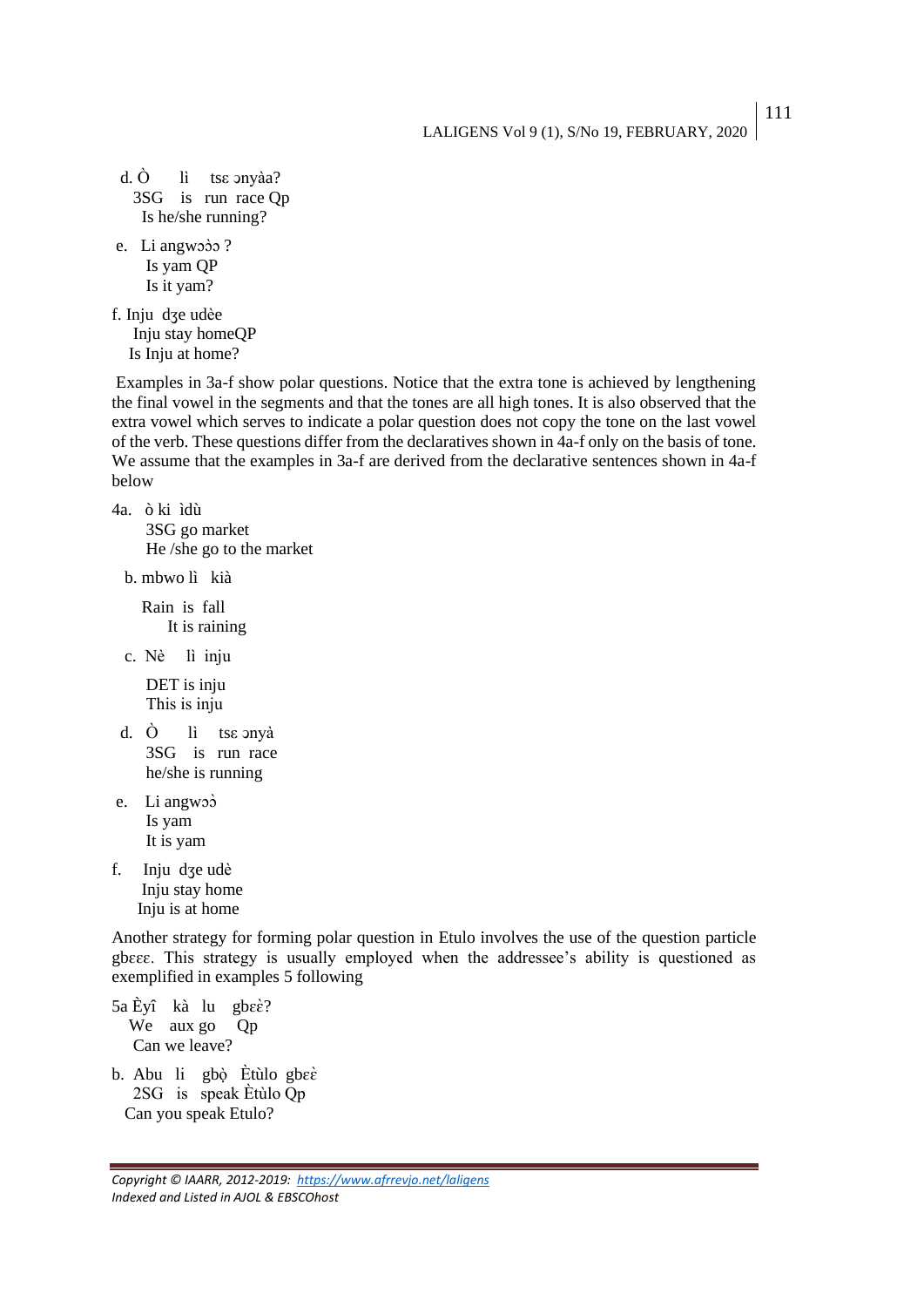112

- c. Abu ka fa àyàtu gbɛɛ̀ 2SG aux drive car Qp Can you drive a car?
- d. Ònwè na ka yagba bi iche na gbeè child that aux Can hold chair that Qp Can that child hold the chair?
- e. Abu ka nū anî m̀chà gbɛɛ̀ 2SG aux give me mango Qp Can you give me some mango?

Another particle lô is also employed in polar question formation. The lô particle is mostly used in asking negative polar questions and at such functions as a negative question particle. The morpheme is described thus because in terms of the position of occurrence, it occurs at the same position with the negative marker ba 'not' and the question particle gbee. Consider the examples in 6 below

- $6a \dot{O}$  lì tse onyà 3SG is run race He/she is running
- b.  $\dot{O}$  lì tse onyà ba 3SG is run race Neg He/she is not running
- c.  $\dot{O}$  lì tse ony à lô He/she is run race Qp Isn't he/she running?

Example 6a is affirmative; 6b is negative while 6c is an interrogative sentence type. When one compares example 6c with example 3d repeated as 6d below, one observes a difference in the two polar questions.

6d.  $\dot{O}$  lì tse onyàa? 3SG is run race Qp Is he/she running?

The example in 6c represents what Vavassori (2001) refers to as negative polar question which are generally non-neutral and force a particular pragmatic interpretation which yields one of the two possible answers. Fielder (2013) also suggests that there are some expectations concerning the answers to this question type and thus labels it biased polar question. This contrasts example 6d which is neutral and unbiased and do not expect any particular answer among their possible options.

Other instances of polar questions formed with the lô particle are shown in 7 below

7a. M kà dіn òwà àbû lô? І can see wife you Qp Can't І see your wife? b. Èyî kà lu lô? We can go Qp Can't we leave? c. Nè lì іnju lô

*Copyright © IAARR, 2012-2019: <https://www.afrrevjo.net/laligens> Indexed and Listed in AJOL & EBSCOhost*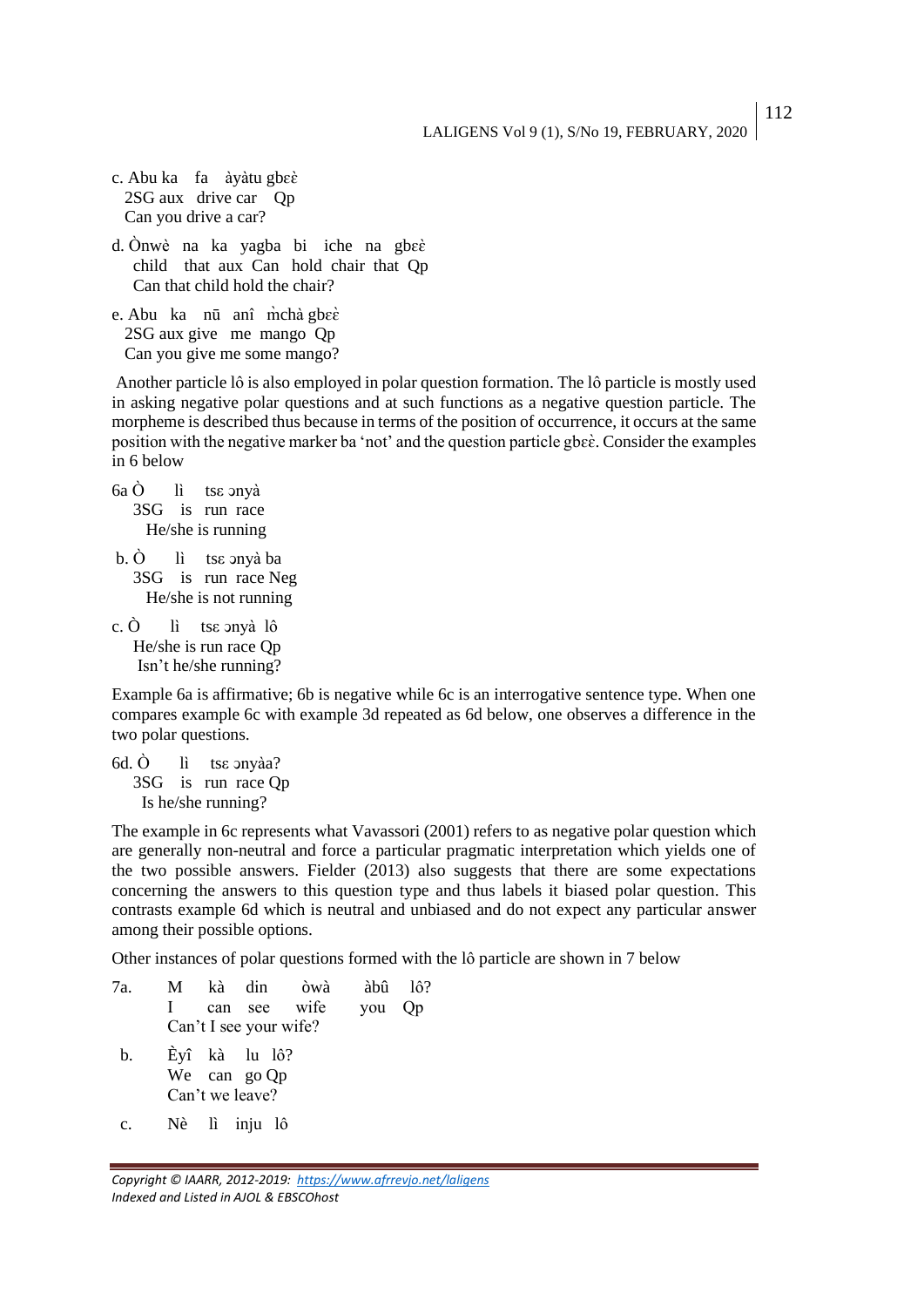LALIGENS Vol 9 (1), S/No 19, FEBRUARY, 2020

 Det іs іnju Qp Іs thіs not іnju?

- d. O lì ngise mā lô 3SG is person the Qp Isn't he the person?
- e. Inju kà yagba gyɛ angwɔ lô Inju aux can eat yam Qp Can't Inju eat yam
- f. Abû li gbò Ètùlo lô? 2SG іs speak Ѐtùlo Qp Don't you speak Etulo?

Having identified the various means through which Etulo language forms polar questions, we now turn to content questions.

## **Content Questions in Etulo**

From our data, the following interrogative words are used in forming content questions in Etulo. The interrogative words include *òle/kↄ* 'where', *òle* 'which', *ème* 'who' *emine* 'how many'. Table 1 below shows the identified question words

Table of Etulo Interrogative Words

| Concept     | <b>Interrogative Word</b> | <b>Gloss</b> |
|-------------|---------------------------|--------------|
| Person      | Eme                       | Who          |
| Location    | $k$ o/ole                 | Where        |
| Enumerative | Emine                     | How many     |
| Opinion     | èkye/Ali nwū5             | What         |
| Time        | Ali ənə                   | When         |

- 8a. A kε òle They go where Where did they go?
- b. Takeradā mgbi ani kɔ book my own where Where is my book?
- c. Abu dӡè òle 2SG stay where Where are you
- d.  $\sinh^{-1}$  on  $\sin^{-1}$  man Det where Where is the man?

The sentences in 8a-d show the use of the interrogative ko/ ole 'where'. These interrogative words occur at the final position and can question the location of both animate and inanimate entities. In 8a, c and d, the inquiry is about the location of persons while 8b inquires about a thing. Observable also is the fact that the question word is a single word not a phrase and remains invariable for both singular and plural subjects.

*Copyright © IAARR, 2012-2019: <https://www.afrrevjo.net/laligens> Indexed and Listed in AJOL & EBSCOhost*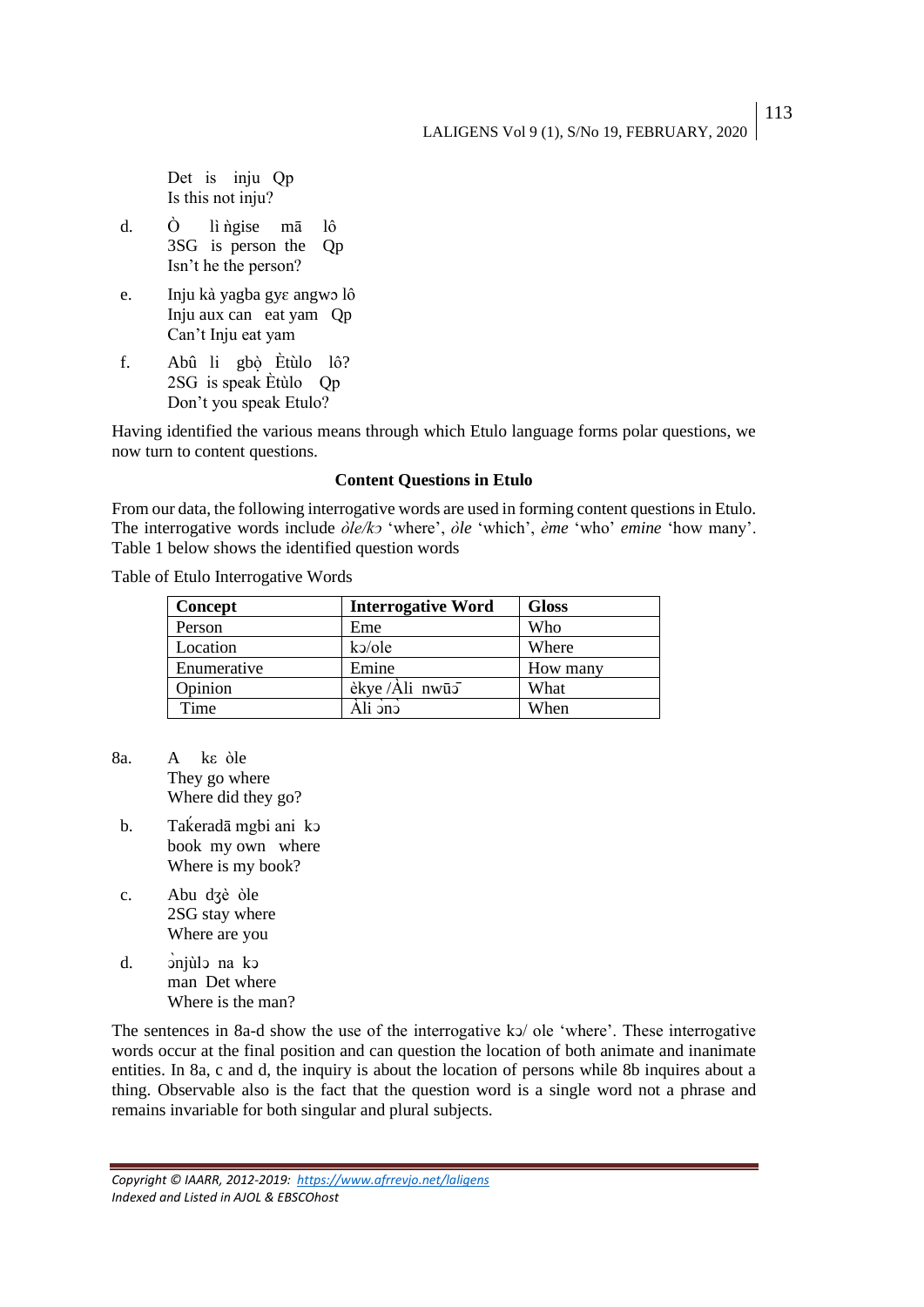We show in examples 9 following the use in the interrogative eme 'who' in sentential constructs.

- 9a. Lì ème nwi ani dī COP Who COMP 1SG see Who do I see?
- b. Lì ème nwi Efu di COP who that Efu see Who did Efu see?
- c. Lì ème gbo Efu COP who beat Efu Who beat Efu?
- d. Lì ème tsↄↄ mwogie nâ COP who cook food DET Who cooked the food?
- e. Abu li eme 2SG are who Who are you?

From the Etulo examples in 9a-d, it can be seen that the interrogative eme 'who' occurs at the preverbal position while in 9e, it occurs at the final position. Notice that the Etulo expressions in 9a-d have the copula verb 'li' at their initial positions. These appear to be focus constructions. The present study however, will not delve into focus construction as a separate study will examine the phenomenon.

- 10a. A li èmìne 3PL AUX how many How many are they
	- b. Li èmìne nwi abu mina COP how many ka 2SG desire How many do you want?
	- c. Mimyà angwo li èkye Price yam AUX what How much is yam?
- d. A gbèéē èkye 3PL say what What did they say?
- e. Li àli <sup>ono</sup> nwi Efu kaka COP What time COMP Efu enter When did Efu arrive?
- f. Àli ono ka àbu lu òpòàduà What time COMP 2SG go church When will you go to church?
- g. Àli nwuↄ kyↄn What thing do him What happened to him?

*Copyright © IAARR, 2012-2019: <https://www.afrrevjo.net/laligens> Indexed and Listed in AJOL & EBSCOhost*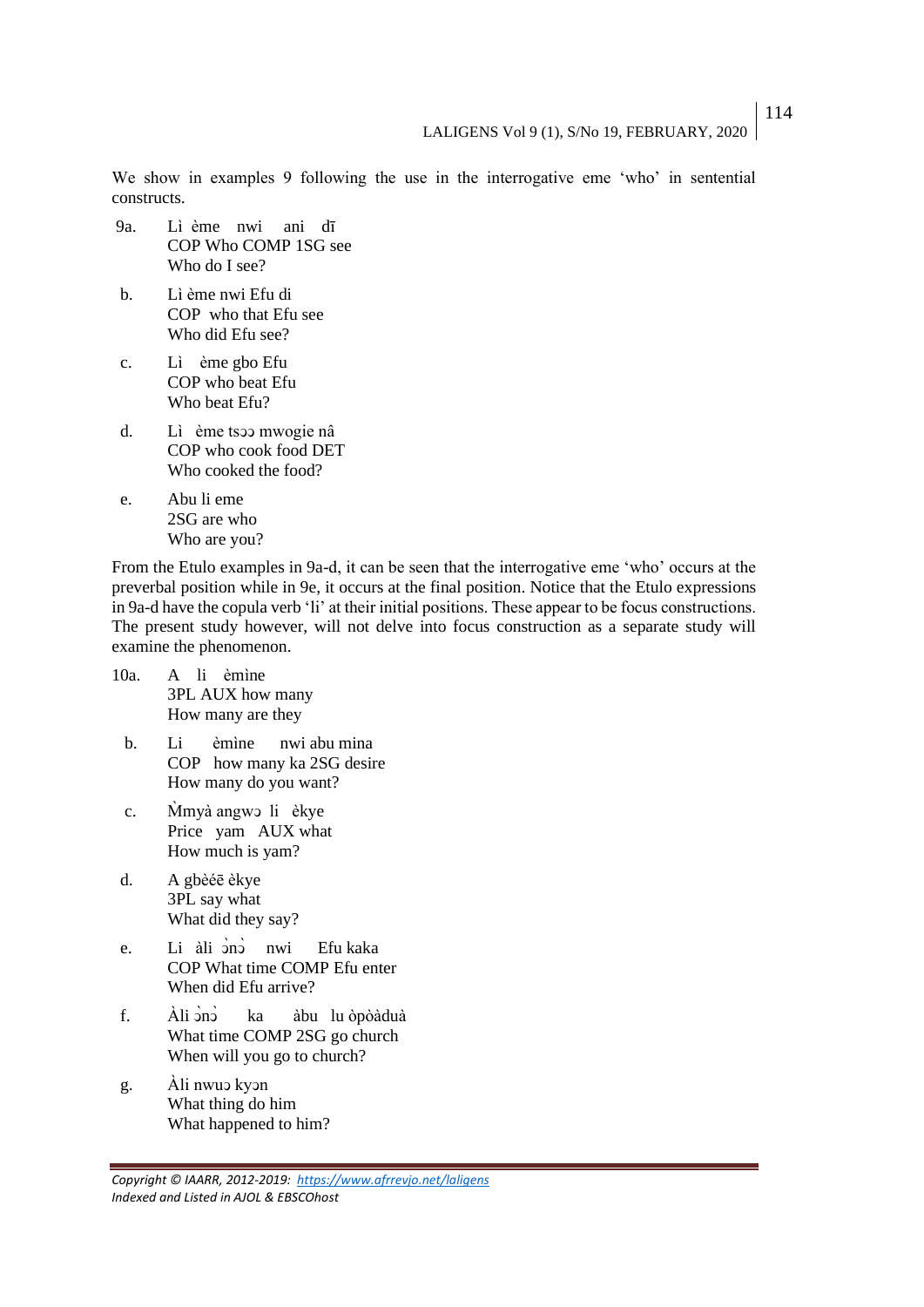115

- h. O kyɔ ali nwɔ She do what thing What did she do?
- i. Abu kye sinè 2SG are how How are you?
- j. Egbe mgbàbû kpasìnè Day POSS2SG how How was your day?
- k. ono mgbàbû tsosìnè Mother POSS2SG how How is your mother?

In examples 10a, the enumerative interrogative èmìne which questions quantity can be seen at the word final position while in 10b, it occurs at the middle of the interrogative construction, yet the interrogative idea expressed still remains the same. It is also observed that the enumerative interrogative can be used to question both animate and inanimate entities. The interrogative *èkye* 'what' in examples 10c and d occurs at the sentence final position and also apply to animate and inanimate entities. Examples 10e and f inquire about the time while 10g and h are typical of interrogatives which inquire concerning opinion. Having discussed the formation of polar and content questions in Etulo, the next section concludes the study.

#### **Conclusion**

Question formation is an inherent feature of human language which provides an avenue for studying and understanding the syntactic structure different languages. This study has examined how polar and content questions are formed in Etulo language. From the findings of the study, both content and polar questions are formed in the language through different strategies. With regard to the polar questions the language uses strategies which include tonal elongation and use of particles whereas content questions are formed through the use of various interrogative words. The question particle lô which not only occurs as a polar question particle but also results to a negative polar question calls for further studies in order to clearly delineate this particle from *ba* which is the negative marker. The examples in 10i, j and k demonstrate a number of Etulo interrogative words for 'how'. Although we suspect 'sìnè' to be the base word for expressing the concept of how in the language based on the data available to the present study, further studies will explicate this issue.

#### **References**

Collins, P. (2006). Clause types. In Bas Aarts & April McMahon (Eds.) *The handbook of English linguistics.* Malden: Blackwell.

- Dixon, R. (2013). *Basic linguistic theory 2: Grammatical topics*. Oxford: Oxford University Press.
- Dryer, M. (2008). 'Polar Questions'. In Haspelmath, M. Dryer, D. Gil & B. Comrie (eds). *The world atlas of language structures online,* chapter 116*.* Munich: Max Planck Digital Library.
- Ezenwafor, C. & Mmadike, B. (2012). A study of tone and syllable structure in Etulo. In Ndimele, O-m. (Ed.) *Language, literature and communication in a dynamic world. A festschrift for Chinyere Ohiri- Aniche.* Port Harcourt: Grand Orbit Communication.

*Copyright © IAARR, 2012-2019: <https://www.afrrevjo.net/laligens> Indexed and Listed in AJOL & EBSCOhost*